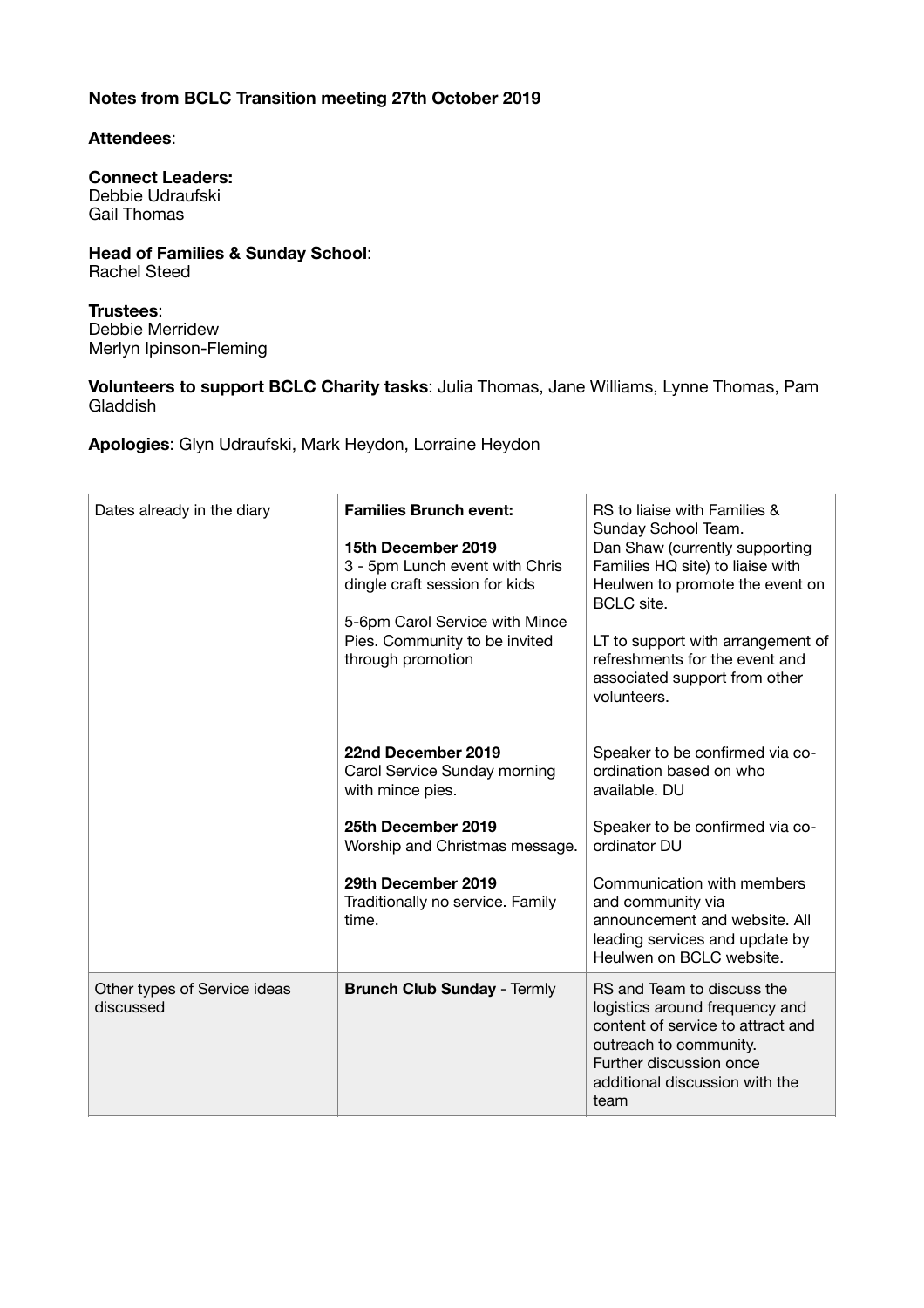|                                      | Sofa Sundays - Last Sunday of<br>every month<br>Proposed dates for Services:<br>24th November 2019, 26th<br>January 2019, 23rd February<br>2019                                                                                                                                                              | RS has volunteered to co-<br>ordinate contributors with the<br>theme 'Who is God to you?'<br><b>N.B.</b> Also discussed the<br>involvement of our Sunday<br>School children in those services<br>where possible.                                                                                                                                                                                                                                                                 |
|--------------------------------------|--------------------------------------------------------------------------------------------------------------------------------------------------------------------------------------------------------------------------------------------------------------------------------------------------------------|----------------------------------------------------------------------------------------------------------------------------------------------------------------------------------------------------------------------------------------------------------------------------------------------------------------------------------------------------------------------------------------------------------------------------------------------------------------------------------|
| <b>Speakers for Sunday Sessions:</b> | Proposed List of names: Other<br>names to be added as sourced<br>by co-ordinator.<br>Stephen Greening -<br>Mark Heydon<br>Johnny Matthew - 24th<br>November 2019<br>Daniel Shaw - 17th November &<br>8th December 2019 (already<br>approached and agreed by NIF)<br><b>Rachel Steed</b><br><b>Joel Steed</b> | Deb U has agreed to act as the<br>co-ordinator to approach and<br>create rota for speakers.<br>Support for speakers to be<br>provided by those available from<br>the existing Worship & Production<br>team.<br>Set up for Sundays to be<br>discussed with members and<br>those currently participating<br>asked to co-ordinate their own<br>rota. Deb U to contact current<br>gentlemen about continuation of<br>set up arrangements. Church also<br>to be asked for volunteers. |
| Other Session linked actions         | Worship & production                                                                                                                                                                                                                                                                                         | All existing team members to be<br>approached to confirm who<br>available participate in rota to<br>support Sunday Sessions.<br>(Expectation that speakers<br>contact teams with any<br>requirements regarding special<br>songs, scripture and graphics in a<br>timely fashion (timelines to be<br>agreed with the team).<br>JW agreed to contact all team<br>members.                                                                                                           |
|                                      | Communion - First Sunday of<br>each Month                                                                                                                                                                                                                                                                    | Deb M to speak to Lorraine with<br>regards to continued co-<br>ordination and the offer of<br>support if required by LT.                                                                                                                                                                                                                                                                                                                                                         |
| Communication                        | All agreed activities to be shared<br>with members via text and hard<br>copy as well as update on web<br>site.                                                                                                                                                                                               | All leading services and Heulwen<br>Webb re BCLC website.                                                                                                                                                                                                                                                                                                                                                                                                                        |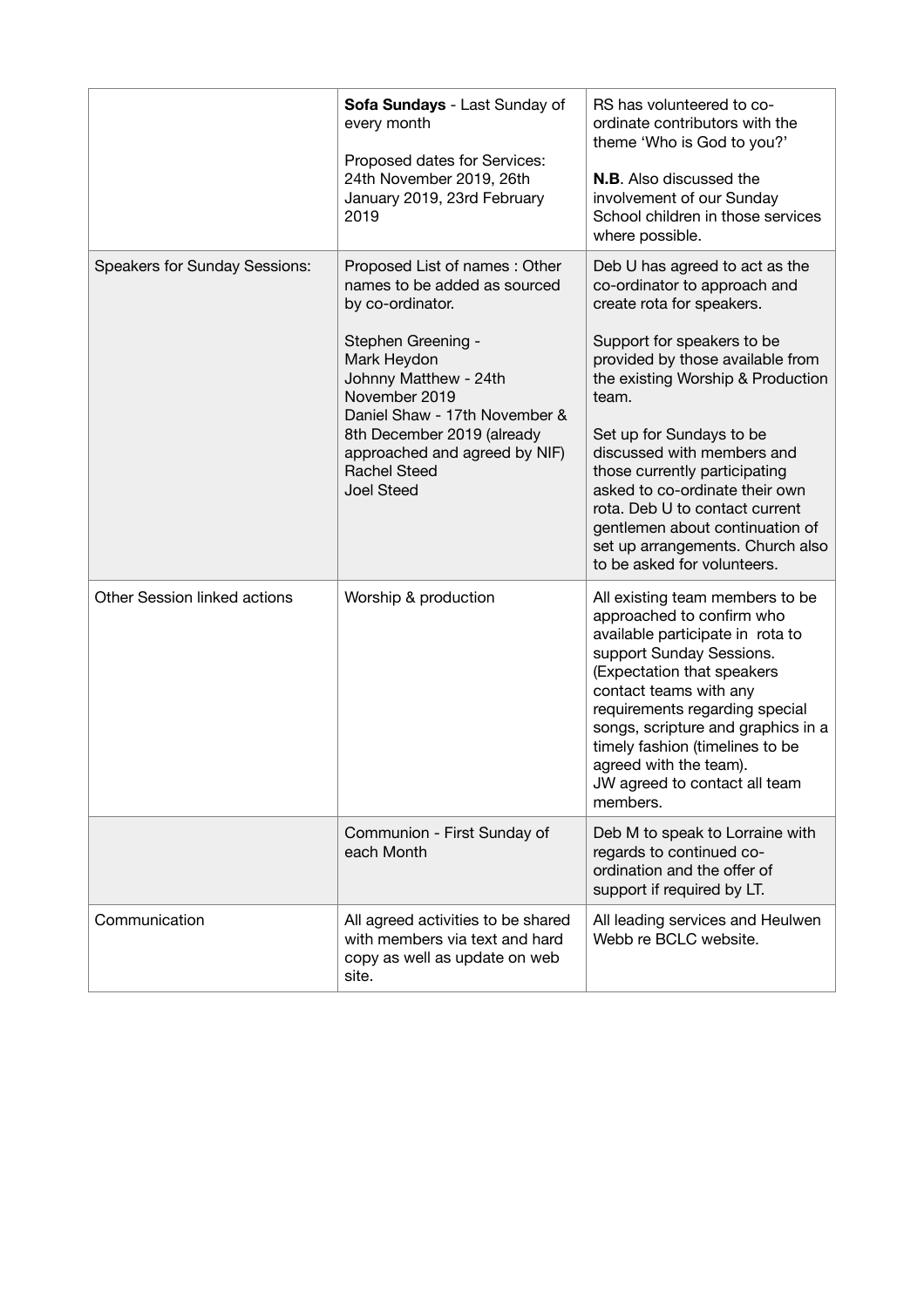| Trustee Activity over the next 3<br>months            | To update members regularly<br>about activity supporting the<br>Charity (including this meeting)<br>Continued work on incorporation<br>of BCLC. Deb M to have<br>handover with previous Chair on<br>work undertaken.<br>Continued work on status of the<br>building finalising any final<br>documentation with regards to<br>Trustee guardianship of the<br>building on behalf of BCLC. | Text, hard copy &<br>announcements                                                                 |
|-------------------------------------------------------|-----------------------------------------------------------------------------------------------------------------------------------------------------------------------------------------------------------------------------------------------------------------------------------------------------------------------------------------------------------------------------------------|----------------------------------------------------------------------------------------------------|
| Recruitment of Senior Pastor/<br>Centre Director role | Advertisement of post (before<br>Christmas)<br>Hosting visits to the church by<br>applicants once shortlist<br>confirmed.<br>Facilitation of voting process by<br>members and finalisation of<br>employment contract processes.                                                                                                                                                         | Led by Debbie Merridew & Merlyn<br>Ipinson-Fleming supported by<br>volunteer members as requested. |
|                                                       | Operational Centre Team -<br>Establish regular links with<br>operational team and ensure<br>support provided as needed<br>during transition from December<br>onwards.                                                                                                                                                                                                                   |                                                                                                    |
|                                                       | Building -<br>Ensure liaison with Senior Pastor<br>on current arrangements e.g. Key<br>Holders, Alarms, Health & Safety<br>and outstanding activities from<br>transition arrangements for<br>Building.                                                                                                                                                                                  |                                                                                                    |